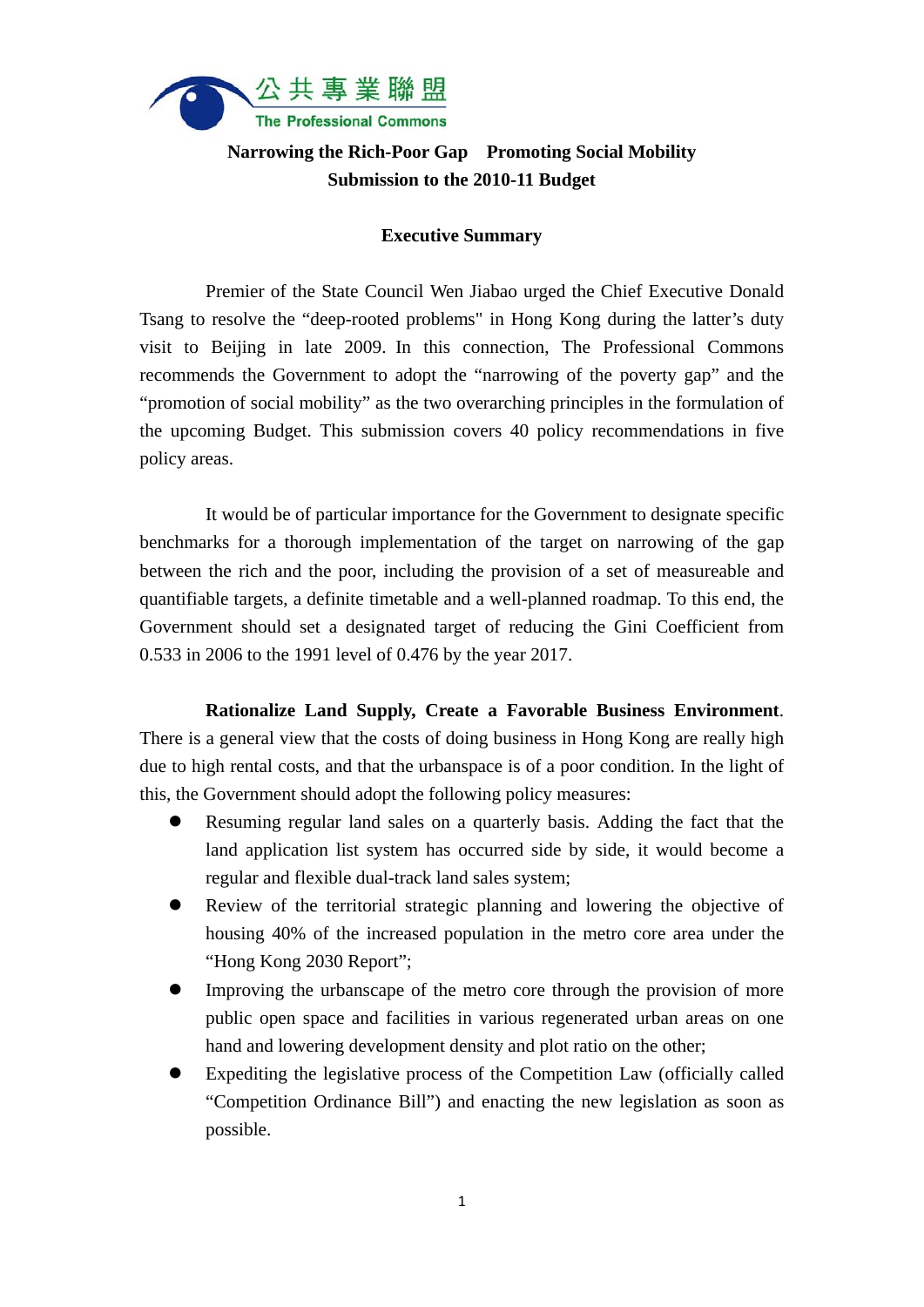

 **Urban Regeneration: Conducting Through the Principles of Resident-led, Rehabilitation first.** The "Urban Renewal Authority" should be renamed as "Urban Regeneration Authority". The new URA is advised to focus mainly on rehabilitation and redevelopment work of run-down buildings in the future. A holistic rehabilitation programme should be in place to ensure that all buildings would be subject to regular inspection and proper renovation. It would be advisable to adopt the mode of "redevelopment cooperative" for the redevelopment of dilapidated buildings in the old districts, which could help realize the "resident-led" principle. Details of the new mechanism would be as follows:

- "Resident-led, Government Facilitates": The residents shall decide collectively on whether a particular site shall be redeveloped, whether any redevelopment plan is worthy of consideration, and so on. The Government should provide financial assistance to the redevelopment cooperatives via collaborative organizations;
- "Environmental and Public Need as the Foremost": Redevelopment proposals should be designated in accordance with the principle of sustainable development. Plot ratio should be maintained at a low level in most cases but flexible arrangement would be accepted in order to foster a higher value for the benefit of the society. Planning and design should be optimized to improve the built environment;
- "Comprehensive Care, Community Support": Provision of support to the underprivileged, in a way to maintaining their social network and safeguarding healthy development of local economy;

 **Strengthening Human Resources Training, Expansion of Higher Education.** The Government should grasp the opportunities of higher education review to add momentum to the development of knowledge based economy. The review should cover the following areas:

- Popularize higher education through increasing 3 000 subvented first year university undergraduate places;
- Expand substantially the two existing medical schools, and to increase the numbers of undergraduate places for medical students as well as for auxiliary medical personnel;
- Put in place more diversified standards to rectify the fallacy of overemphasis on academic performances in staff evaluation mechanisms of post-secondary education institutions;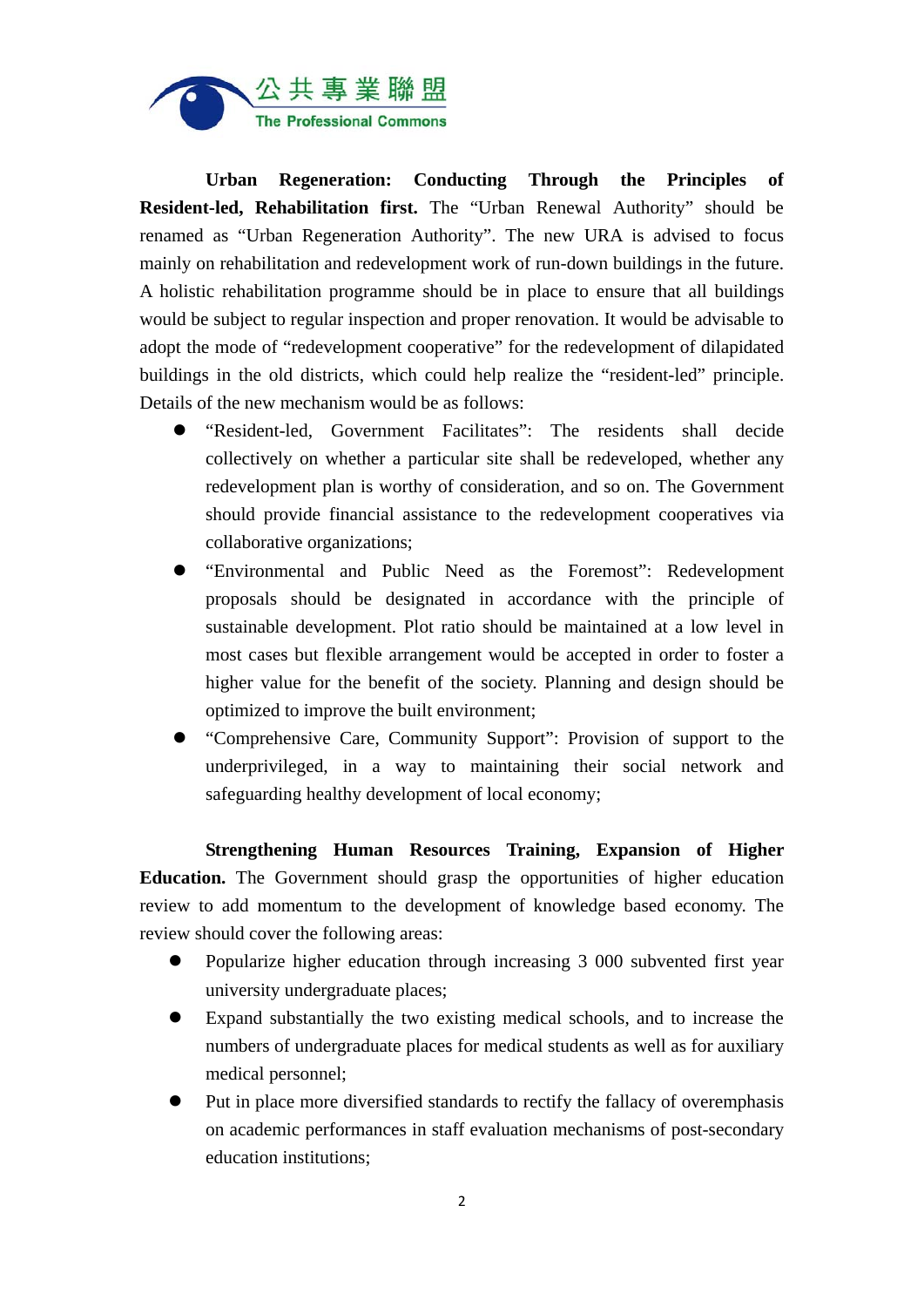

- Increase the funding for public policy research;
- Establish a dedicated fund to finance the studies on local social issues, such as politics, culture, languages and linguistics, folklore, etc;
- Provide a HK\$80,000 "Post-secondary Education Allowance" to parents having children studying in self-finance post-secondary programmes but are ineligible in receiving post-secondary education grant.

 **Care for the Elderly: Establishment of Universal Old Age Pension Scheme.** The Government should consider to introduce a Universal Old Age Pension (hereafter OAP) Scheme in 2010. Under the proposed pension system, all permanent citizens aged 65 or above are eligible for the pension and no means test would be required. Details of the proposed OAP Scheme are as follows:

- \$3,000 per month, 15 per cent higher than the current level of Comprehensive Social Security Assistance (hereafter the CSSA);
- Employees and employers shall contribute 1.9 per cent of employees' income. Workers who earn less than HK\$5,000 do not need to contribute. No capping on maximum contribution for the employers and the employees;
- Current CSSA payments for the elderly and the Old Age Allowance will be injected in the OAP scheme, while additional appropriations should be injected in accordance with future changes in population proportion;
- HK\$25 billion of public coffer should be injected into the account of the pension scheme every five years.

## **Promotion of Social Mobility and Improvement of People's Livelihood.**  The Government should introduce various kinds of measures to substantially improve people's livelihood. Most importantly, it should inspire the hopes of the general public in regard of their future. The specific measures included:

- Narrowing the rich-poor gap: The minimum wage should be set at the level close to the request of the workers. The ratio of the elderly in poverty should be lowered from the current 30% of total elderly population to the 1991 level of 24.8% by 2017;
- Incorporation of Internet access fee into the School Textbook Assistance Scheme;
- Extension of stay for students with intellectual disabilities for two years until they reach 20 years of age;
- Re-building of the Home Ownership Scheme flats, with an annual supply of 2 000 units;